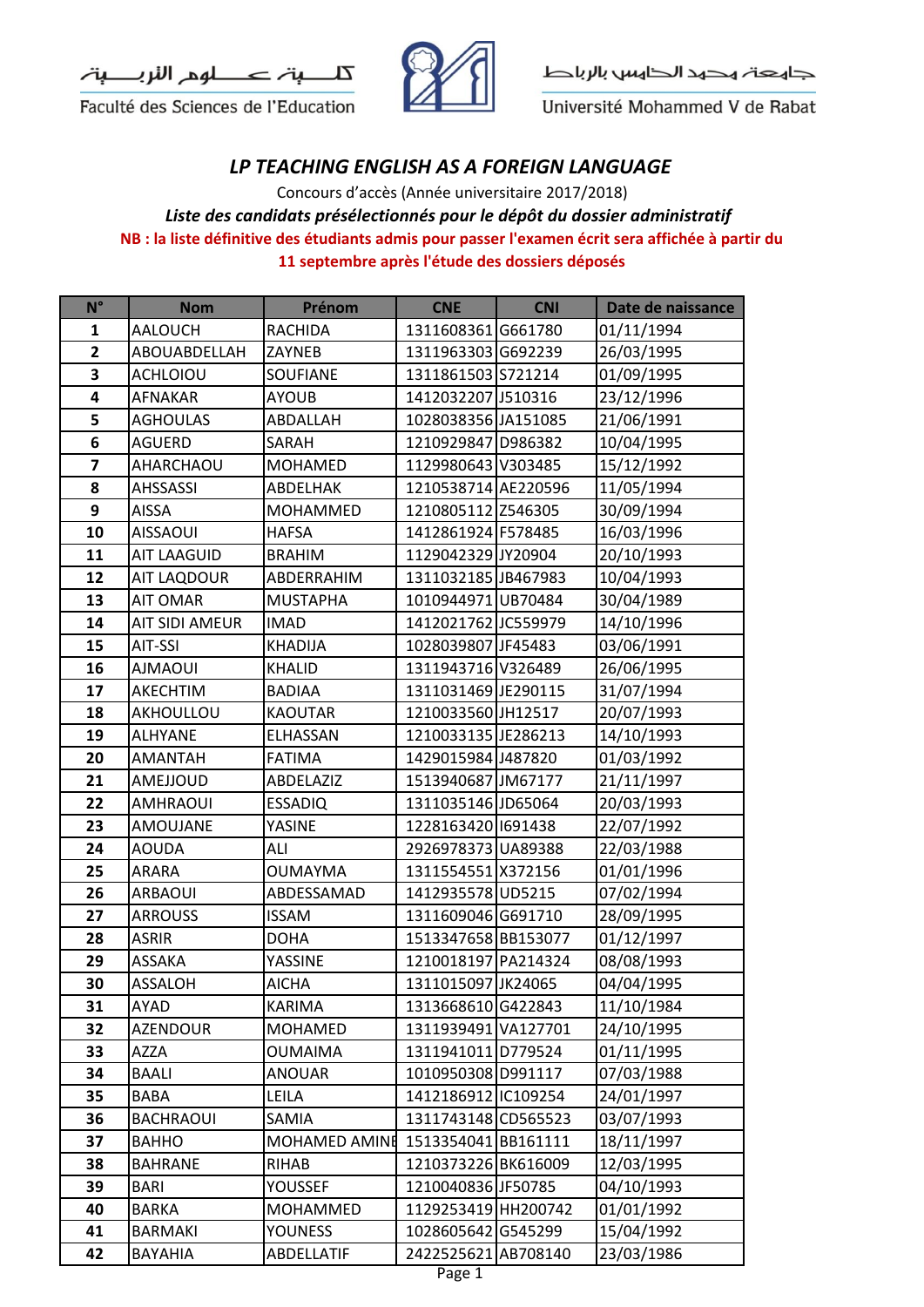| 43       | <b>BEKKALI HASSANI</b>           | <b>BOUCHRA</b>               | 1129759308 CD237274                      |         | 20/01/1993               |
|----------|----------------------------------|------------------------------|------------------------------------------|---------|--------------------------|
| 44       | <b>BELHABIB</b>                  | <b>OUSSAMA</b>               | 1028959226 D742406                       |         | 04/02/1992               |
| 45       | <b>BELKZIZ</b>                   | KHAOULA                      | 1210111881 EE613319                      |         | 29/01/1994               |
| 46       | <b>BEN CHBIR</b>                 | SAYD                         | 1027914106U166529                        |         | 26/04/1990               |
| 47       | <b>BEN CHIKH</b>                 | SARA                         | 1411295955 T270542                       |         | 03/10/1995               |
| 48       | <b>BEN LAMFADEL</b>              | <b>KARIM</b>                 | 1411156426 1728250                       |         | 28/01/1994               |
| 49       | <b>BEN MESSAOUD</b>              | <b>HANAN</b>                 | 1513029592 JM66634                       |         | 11/12/1996               |
| 50       | <b>BENAISSI</b>                  | <b>KHALID</b>                | 2424643123 GK64873                       |         | 01/01/1980               |
| 51       | <b>BENANI</b>                    | <b>TARIQ</b>                 | 1311187384 IC98860                       |         | 22/09/1995               |
| 52       | BENAYADA                         | <b>IBTISSAM</b>              | 1412867152 F577569                       |         | 30/05/1997               |
| 53       | <b>BENCHEIKH</b>                 | MOHAMMED                     | 1028758406 CD236134                      |         | 16/10/1991               |
| 54       | <b>BENSAID</b>                   | ZAHRA                        | 2927745731 CD137686                      |         | 24/04/1991               |
| 55       | <b>BENSIYD</b>                   | ADIL                         | 1210036642 JA163981                      |         | 24/06/1994               |
| 56       | <b>BENTAHAR</b>                  | <b>HOUDA</b>                 | 2927866021 S688311                       |         | 31/12/1991               |
| 57       | <b>BIDA</b>                      | <b>ADIL</b>                  | 1229684315 LB175442                      |         | 03/12/1992               |
| 58       | <b>BOUALLAOUI</b>                | <b>MOHAMMED</b>              | 1412549370 AD220361                      |         | 05/05/1994               |
| 59       | <b>BOUARIR</b>                   | <b>NADIA</b>                 | 1311274613 QA170072                      |         | 22/09/1995               |
| 60       | <b>BOUDABZA</b>                  | SALMA                        | 1311805746 ZT128952                      |         | 04/11/1995               |
| 61       | <b>BOUGADIR</b>                  | <b>HAMZA</b>                 | 1411018908 PB202642                      |         | 04/09/1993               |
| 62       | <b>BOUKAIDI</b>                  | ABDELGHAFOUR                 | 1210384045 BK520713                      |         | 01/11/1993               |
| 63       | <b>BOUMIDA</b>                   | <b>OMAR</b>                  | 1412527435 AA59226                       |         | 27/03/1997               |
| 64       | <b>BOURAS</b>                    | REDOUAN                      | 1311031984JH17036                        |         | 09/11/1994               |
| 65       | <b>BOUREZI</b>                   | MOHAMED                      | 2927008156BK376097                       |         | 11/03/1991               |
| 66       | <b>BOUTI</b>                     | KHAOULA                      | 1311172632 B222356                       |         | 08/11/1994               |
| 67       | <b>BOUTMHDART</b>                | <b>RACHID</b>                | 1229040452 JF48566                       |         | 06/07/1991               |
| 68       | <b>BOU-YACOUBI</b>               | <b>HIND</b>                  | 1311946122 V321888                       |         | 05/11/1995               |
| 69       | <b>BOUZAR</b>                    | ABDELOUAHD                   | 1311747937 CD546776                      |         | 04/01/1996               |
| 70       | <b>BOUZAROUAL</b>                | SOUKAINA                     | 1329023895 PB189919                      |         | 10/04/1993               |
| 71       | <b>CHABIB</b>                    | AMINA                        | 2725524176 AC1365                        |         | 24/12/1989               |
| 72       | <b>CHAFIA</b>                    | <b>BOUCHAIB</b>              | 1026240862 M513278                       |         | 31/05/1987               |
| 73       | <b>CHAFIY</b>                    | <b>TOURYA</b>                | 1412008569 P323088                       |         | 16/01/1995               |
| 74       | <b>CHAHBOUNIA</b>                | <b>JIHAD</b>                 | 1212287806 Q292267                       |         | 03/07/1992               |
| 75       | <b>CHAKOUR</b>                   | <b>FADIL</b>                 | 1125639478 V292704                       |         | 25/12/1990               |
| 76       | <b>CHAMEL</b>                    | <b>ZENEB</b>                 | 1210040343 JF50415                       |         | 12/10/1994               |
| 77       | <b>CHANCHAF</b>                  | AHMED                        | 1311041971 JY25560                       |         | 05/04/1995               |
| 78       | CHARAFI                          | FATIMA-ZAHRA                 | 1412007155 P319477                       |         | 11/10/1996               |
| 79       | CHARGAOUI                        | LAHCEN                       | 1028023662 PB173647                      |         | 02/05/1991               |
| 80       | CHERKANE                         | LAHCEN                       | 1229979108 V319100                       |         | 04/01/1993               |
| 81       | <b>CHIBOUB</b>                   | <b>HANANE</b>                |                                          | J506027 | 13/07/1995               |
| 82       | <b>CHLIKHA</b>                   | <b>NADIA</b>                 | 1412938532 DA88165                       |         | 13/08/1996               |
| 83       | CHTATOU                          | ALI                          | 2927826206 Z470378                       |         | 13/12/1991               |
| 84<br>85 | <b>CHTOUKI</b><br><b>CHTOUKI</b> | <b>AYOUB</b><br><b>AYOUB</b> | 1515947804 DC27159<br>1515917804 DC27159 |         | 28/10/1991               |
| 86       | DAAB                             | ASMAE                        | 1310931298 D855153                       |         | 28/10/1991<br>16/05/1994 |
| 87       | DAHAMI                           | SAMIRA                       | 1414908443 JE272250                      |         | 01/12/1991               |
| 88       | <b>DOUHA</b>                     | AZIZ                         | 1210915548 UB80726                       |         | 24/11/1992               |
| 89       | <b>EL ABBASSI</b>                | SOUMIA                       | 2927653747 GJ19072                       |         | 08/04/1990               |
| 90       | EL AKKIOUI                       | YOUSRA                       | 1412938516 DA88297                       |         | 18/05/1996               |
| 91       | <b>EL AMRI</b>                   | <b>ATMANE</b>                | 1411969676 V331063                       |         | 15/08/1995               |
| 92       | EL ANSARI                        | <b>YOUSSEF</b>               | 1313916216 D234694                       |         | 10/04/1990               |
| 93       | EL BAKHTAOUI                     | SOFIANE                      | 1310536387 AE131631                      |         | 26/12/1994               |
| 94       | EL BORJ                          | <b>HASNA</b>                 | 1129023369 PB196358                      |         | 06/04/1993               |
| 95       | EL BOURIMI                       | <b>AYOUB</b>                 | 1311759356 CD262497                      |         | 09/08/1995               |
| 96       | EL BOURNI                        | <b>HASNA</b>                 | 1210806818 ZG120870                      |         | 23/04/1994               |
|          |                                  |                              |                                          |         |                          |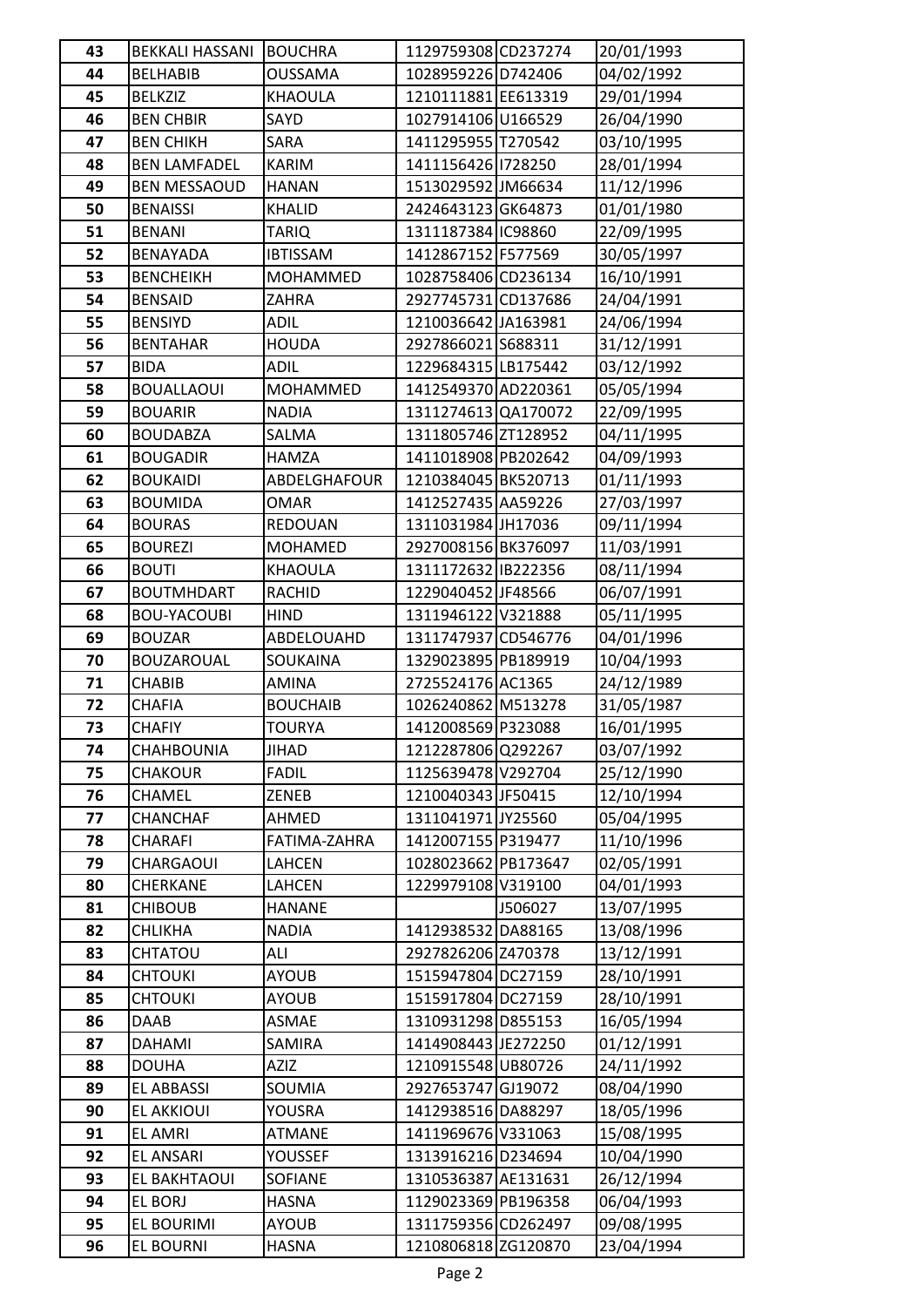| 97         | <b>EL FACHTALI</b>                | LAMIA                 | 2624276558G449881                          | 13/10/1988               |
|------------|-----------------------------------|-----------------------|--------------------------------------------|--------------------------|
| 98         | EL FAROUCHLI                      | <b>FADWA</b>          | 1028650040 GM143741                        | 16/09/1991               |
| 99         | <b>EL GHERYBY</b>                 | <b>AZIZ</b>           | 1129813850 CD540233                        | 05/01/1992               |
| 100        | <b>EL GHOU</b>                    | ZAINAB                | 1311856060 D799067                         | 30/10/1995               |
| 101        | EL HASSANI                        | SALMA                 | 1210916953 UD2619                          | 11/02/1994               |
| 102        | <b>EL HIKEL</b>                   | JAWAD                 | 1210273750 QA165534                        | 26/11/1993               |
| 103        | EL IDRISSI                        | <b>KHAWLA</b>         | 1412747965 CD549527                        | 01/08/1997               |
| 104        | EL JDYRY                          | SALAH                 | 1228005746 JB413836                        | 16/03/1990               |
| 105        | <b>EL KHAMAS</b>                  | YACINE                | 1010943474 D820311                         | 04/12/1988               |
| 106        | EL MAHDAOUI                       | <b>KHADIJA</b>        | 1311052264 SH169911                        | 19/03/1995               |
| 107        | EL MONTASSER                      | <b>KHAOULA</b>        | 1311784237 CD280765                        | 21/06/1996               |
| 108        | EL MOUTAOUAKKI MOUHJA             |                       | 1313769718 CD376385                        | 28/04/1990               |
| 109        | <b>EL OTMANI</b>                  | <b>HANAE</b>          | 1129976070 CD298087                        | 13/12/1993               |
| 110        | EL OUARDI                         | LOUBNA                | 1513952655 D918250                         | 25/05/1998               |
| 111        | EL OUARDI                         | <b>FATIMA ZOHRA</b>   | 1311762132 CD198072                        | 09/07/1995               |
| 112        | <b>EL OUARGUI</b>                 | ABDELHAK              | 1311022379 PA227053                        | 12/06/1995               |
| 113        | EL OUARJANI                       | FATIMA ZAHRA          | 1412053788 SL14244                         | 06/08/1996               |
| 114        | <b>EL ZERK</b>                    | MOHAMED               | 1311028716 JC516623                        | 04/06/1994               |
| 115        | <b>ELALLOUCHI</b>                 | ABDELAZIZ             | 1412042804 JY28897                         | 20/02/1996               |
| 116        | <b>ELAMRANI</b>                   | YOUNESS               | 1311930908 UC148373                        | 06/05/1995               |
| 117        | <b>ELARGEOUNI</b>                 | <b>HAKIMA</b>         | 2725850090 FH45888                         | 07/03/1989               |
| 118        | <b>ELATMANI</b>                   | <b>KHADIJA</b>        | 1129155602 IE7885                          | 01/10/1992               |
| 119        | EL-BAHLOULY                       | ABDELAZIZ             | 1313769156 CD186805                        | 03/04/1990               |
| 120        | ELBAKKALI                         | <b>IMANE</b>          | 1412374848 T273064                         | 28/05/1997               |
| 121        | ELBASRI                           | MERYAME               | 1028838507 ZT108910                        | 09/01/1992               |
| 122        | <b>ELKRICH</b>                    | <b>BOUCHRA</b>        | 1412081027 Y432312                         | 03/09/1996               |
| 123        | <b>EL-MAHDI</b>                   | ASMAE                 | 1311704265GM176710                         | 16/03/1995               |
| 124        | <b>EL-OGRI</b>                    | MOHAMMED              | 1412743807 CD548207                        | 25/07/1996               |
| 125        | <b>ELOUACHI</b>                   | <b>FATIMA ZAHRAE</b>  | 1311627364 GN210340                        | 19/05/1995               |
| 126        | EL-YAAKKOUBI                      | <b>MARYAM</b>         | 1311033437 JH23501                         | 30/09/1995               |
| 127        | EL-YAMANI                         | <b>IKRAME</b>         | 1412742073 CN22796                         | 13/07/1996               |
| 128        | <b>ENNACIRI</b>                   | MOUAD                 | 1311627254 GN206454                        | 16/11/1994               |
| 129        | <b>ENNIYA</b>                     | <b>MOHAMMED</b>       | 1311749182 CD598734                        | 05/12/1995               |
| 130        | ER-RAHBY                          | YASSIR                | 2927541372 AD178783                        | 02/01/1991               |
| 131        | <b>ESSABIR</b>                    | AMINA                 | 1311034320 JH22468                         | 25/06/1995               |
| 132        | <b>ES-SAMLALI</b>                 | SOFIAN                | 1412080886 Y440029                         | 06/08/1995               |
| 133        | <b>ESSARGHINI</b>                 | WAFA                  | 1228124395 EE515927                        | 28/09/1992               |
| 134        | ES-SOUSY                          | ASMAA                 | 1027616924 G539649                         | 13/03/1991               |
| 135        | <b>ETAZI</b>                      | LAMYAE                | 1129554192 AE86386                         | 16/09/1993               |
| 136        | <b>FADEL</b>                      | YOUSSEF               | 1513626879 GK140021                        | 02/12/1997               |
| 137        | <b>FAROIT</b>                     | MOHAMED               | 1414177262 681824                          | 16/03/1989               |
| 138        | <b>FASKA</b>                      | <b>ELHOUCINE</b>      | 1210023818 PB211685                        | 22/08/1994               |
| 139        | <b>FATEH</b>                      | <b>FATIMA</b>         | 1311766067 CB295666                        | 16/01/1995               |
| 140        | <b>FATIHI</b>                     | <b>HAFSA</b>          | 1412011419 PB232900                        | 31/05/1996               |
| 141        | <b>FATIMA</b>                     | CHAHBOUNE             | 1414673332 GA125589                        | 04/05/1986               |
| 142<br>143 | <b>FENNICH</b><br><b>FETTOUHI</b> | <b>FATINE</b><br>SARA | 1311532767 AE182326<br>1129757984 CD228049 | 09/03/1995<br>12/12/1992 |
| 144        | <b>GHACHI</b>                     | ZAKARIA               | 1028030119 JC491759                        | 20/04/1992               |
| 145        | <b>GUERMAD</b>                    | <b>MUSTAPHA</b>       | 1311031953 JH7781                          | 17/11/1994               |
| 146        | <b>GUEZZI</b>                     | JAOUAD                | 1128946744 UB77567                         | 09/07/1991               |
| 147        | HADDAD                            | MOHAMED               | 2929272863 Q270666                         | 08/12/1987               |
| 148        | <b>HAFIANE</b>                    | ABIR                  | 1412536579 AE88608                         | 07/12/1996               |
| 149        | <b>HAFID</b>                      | SARA                  | 1313539583 AE88287                         | 27/04/1995               |
| 150        | <b>HALIM</b>                      | HAJARE                | 1412381714 T271029                         | 03/02/1997               |
|            |                                   |                       |                                            |                          |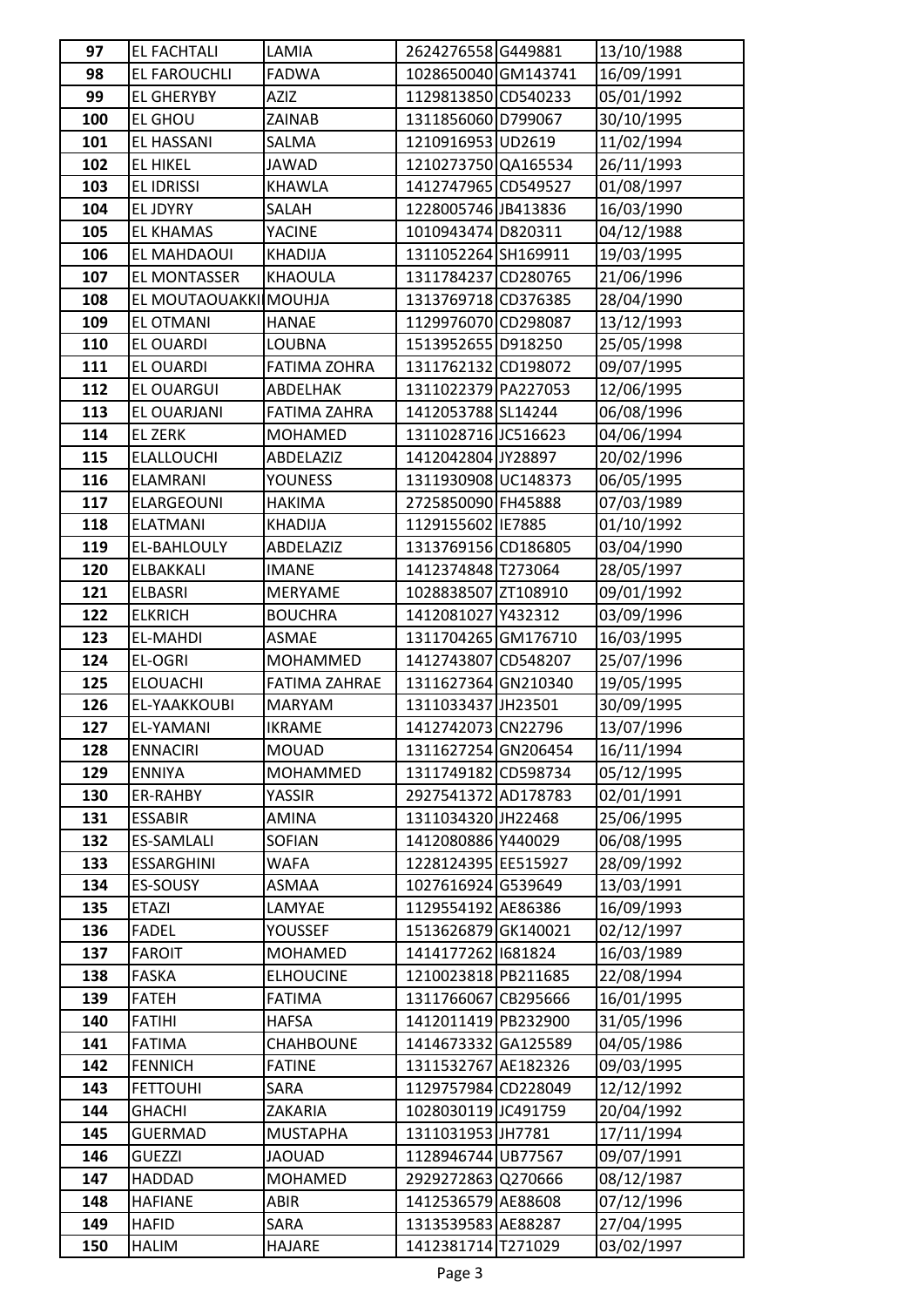| 151 | HAMANI            | SAMIR            | 1028613508 G620833  | 09/12/1990 |
|-----|-------------------|------------------|---------------------|------------|
| 152 | <b>HAMIOUI</b>    | ASMAE            | 2523771299 CD119675 | 21/01/1986 |
| 153 | <b>HAMMADI</b>    | SAFAA            | 1210911293UC145953  | 21/06/1994 |
| 154 | <b>HAMMOUCH</b>   | ABDELMALK        | 1414192295 ID13905  | 18/12/1986 |
| 155 | <b>HANAFI</b>     | ASMAE            | 1412742017 CN24685  | 17/02/1996 |
| 156 | <b>HANNI</b>      | <b>MEHDI</b>     | 1129759281 CD511926 | 09/02/1993 |
| 157 | HARIRI            | SALMA            | 1128533788 AE5239   | 04/02/1992 |
| 158 | <b>HASNAOUI</b>   | ADAME            | 1212969757 UA84468  | 13/06/1988 |
| 159 | <b>HASSIM</b>     | SAMY             | 1311015931 J502557  | 07/06/1996 |
| 160 | HMAMOU            | <b>IMANE</b>     | 1129383992 WA210042 | 16/08/1992 |
| 161 | <b>IBNOUADDA</b>  | <b>MOUNA</b>     | 1513756823 CD566429 | 26/11/1997 |
| 162 | <b>ID ABBOU</b>   | MOHAMED          | 1210020292 P313296  | 02/02/1994 |
| 163 | <b>IGHCHANE</b>   | SALMA            | 1311520767 AA38046  | 19/08/1995 |
| 164 | <b>IGUIDER</b>    | MOHAMED          | 1411015049 JK24466  | 08/01/1995 |
| 165 | <b>IKLI</b>       | <b>ELBACHIR</b>  | 1210147640 1709884  | 16/02/1993 |
| 166 | <b>IMEJAD</b>     | <b>FATIHA</b>    | 1412052291 SH179091 | 25/03/1996 |
| 167 | <b>JAAA</b>       | MINA             | 1412022931 JE292512 | 19/11/1996 |
| 168 | <b>JABBARI</b>    | ABDELKRIM        | 2724606131 G521599  | 15/02/1986 |
| 169 | JDI               | ZAKARIA          | 1028160719 1691089  | 22/07/1991 |
| 170 | <b>JIME</b>       | <b>HANAE</b>     | 1313589457 AE142348 | 02/04/1994 |
| 171 | <b>KARDELLASS</b> | RABABE           | 1129040457 SH158767 | 19/08/1993 |
| 172 | <b>KAROUACH</b>   | AMAL             | 1111561216 X338556  | 28/11/1991 |
| 173 | <b>KERROUM</b>    | <b>HAMZA</b>     | 1412614077 G677016  | 16/04/1996 |
| 174 | <b>KHADIJA</b>    | <b>EL HARFI</b>  | 1414900039 JB484935 | 15/07/1995 |
| 175 | KHALID            | <b>MHAMED</b>    | 2927019953 PA207541 | 05/02/1991 |
| 176 | KHERBACHE         | BOUCHRA          | 1414828141 ZG89095  | 01/01/1989 |
| 177 | <b>KHOUDA</b>     | <b>JAOUAD</b>    | 1412013786 PA226974 | 10/09/1994 |
| 178 | <b>KHOUZIT</b>    | <b>EZZAHRA</b>   | 1210523056 A745175  | 08/09/1993 |
| 179 | KIHEL             | MOHAMED          | 1414904989 JT22642  | 09/08/1988 |
| 180 | <b>KOULIKHA</b>   | SAID             | 1412554072 X375883  | 24/10/1995 |
| 181 | LAASRI            | <b>LAHOUCINE</b> | 1210014039 JK22015  | 12/11/1992 |
| 182 | LAAYOUN           | <b>IMANE</b>     | 1229532374 AE124406 | 25/03/1993 |
| 183 | LABRAHMI          | YASSINE          | 1229534642 AE87121  | 10/11/1993 |
| 184 | <b>LABROUZI</b>   | <b>MUSTAFA</b>   | 2927054658 SH144154 | 29/03/1986 |
| 185 | LAFRIAKH          | CHAYMAE          | 1311539757 AE223980 | 06/01/1996 |
| 186 | <b>LAHFID</b>     | <b>MARYAM</b>    | 1311540118 AE223959 | 10/06/1995 |
| 187 | LAHNAFI           | ASMAE            | 1311750796 CD634732 | 17/11/1995 |
| 188 | LAKHBALAT         | <b>MERYEM</b>    | 1412532947 AE139637 | 19/09/1996 |
| 189 | LAKHOUIL          | WAFAE            | 1311760695 CD554506 | 15/06/1995 |
| 190 | LAZAAR            | MOHAMMED AMI     | 2926756050 CD224644 | 17/03/1989 |
| 191 | LEMSIYAH          | <b>MUSTAPHA</b>  | 1111824242 Z443620  | 23/08/1989 |
| 192 | LEMZIHRI          | ABDELMOUGHIT     | 1311548898 AD233816 | 09/10/1995 |
| 193 | <b>LHOUSSAINI</b> | <b>ELHOUCINE</b> | 1311042188 JY26989  | 18/02/1995 |
| 194 | LIAZID            | <b>IMANE</b>     | 1412535412 AE116272 | 11/06/1997 |
| 195 | LIONEL            | <b>MESSI</b>     | 1256895612 SH12568  | 04/06/1988 |
| 196 | LOUAZZANI         | RACHID           | 1410039412 JA159416 | 01/12/1991 |
| 197 | MAADANI           | <b>HASSAN</b>    | 1010673750 G337534  | 12/01/1979 |
| 198 | MAATALLAH         | <b>MARYEM</b>    | 1412018615 JC554488 | 21/03/1997 |
| 199 | MAAZA             | <b>HAFIDA</b>    | 1311187369 C106773  | 17/02/1995 |
| 200 | MAAZI             | <b>IMANE</b>     | 2926239503 M503030  | 16/06/1989 |
| 201 | <b>MADIH</b>      | SALMA            | 1311966588 DN25333  | 25/07/1995 |
| 202 | <b>MAHTAL</b>     | ADIL             | 1311043120 SJ28782  | 13/06/1995 |
| 203 | <b>MALLOUL</b>    | <b>DOUNYA</b>    | 1210013104 JF50203  | 10/06/1994 |
| 204 | <b>MANSOUR</b>    | <b>AYOUB</b>     | 1311028210 JC538379 | 13/08/1995 |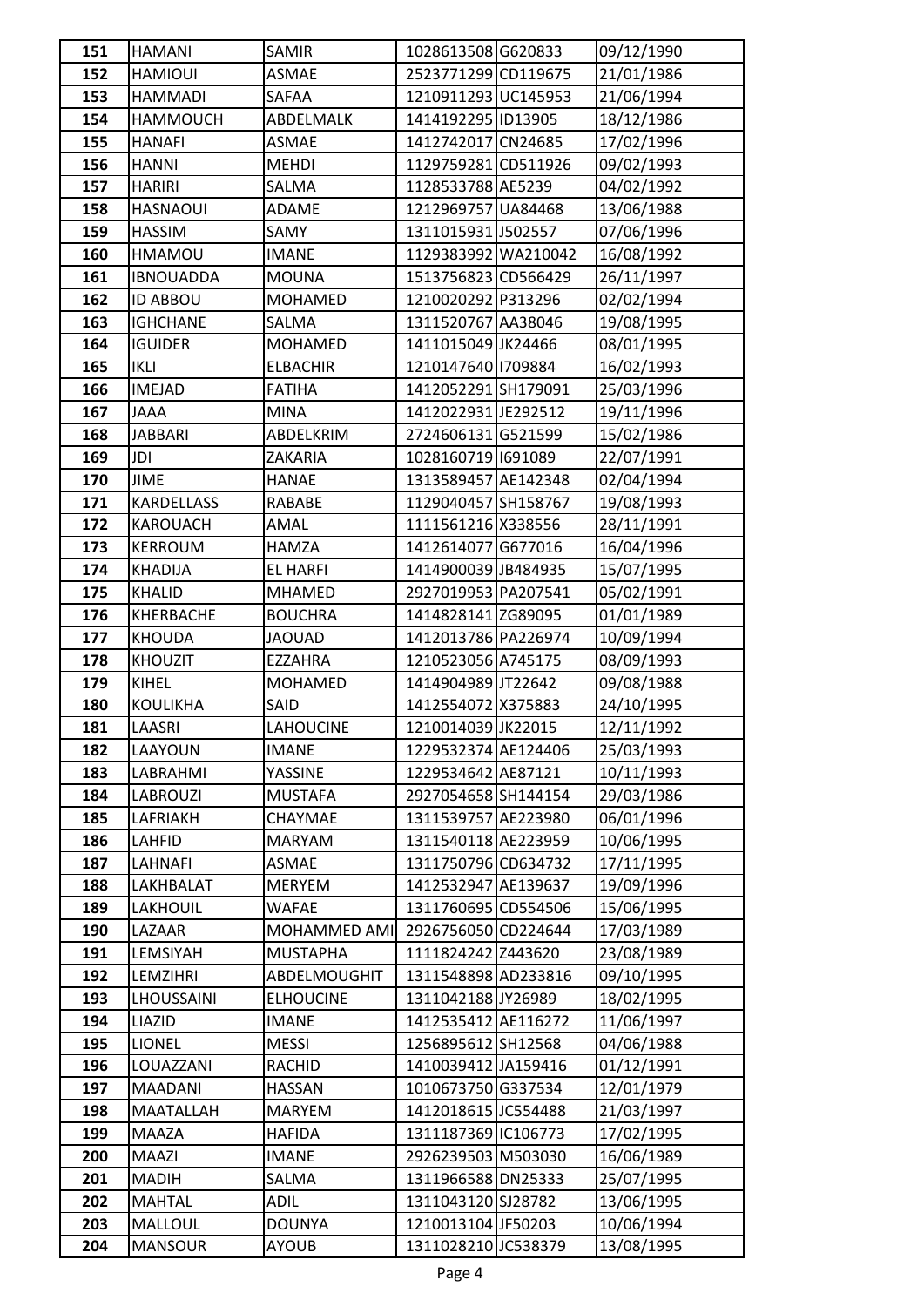| 205        | <b>MARRADO</b>    | <b>IBRAHIM</b>            | 1311938551 UB88519                         | 18/09/1993               |
|------------|-------------------|---------------------------|--------------------------------------------|--------------------------|
| 206        | <b>MASSAOUDI</b>  | KAMAL                     | 2927024621 PB178501                        | 10/04/1991               |
| 207        | <b>MENNI</b>      | MAROUANE                  | 1210164136 IA173999                        | 10/09/1994               |
| 208        | <b>MERYEM</b>     | CHAMEL                    | 1412551682 AD263447                        | 12/02/1996               |
| 209        | <b>MERZOUG</b>    | DALAL                     | 1310124742 EE577463                        | 04/11/1994               |
| 210        | <b>MEZOUARI</b>   | <b>SOFIA</b>              | 1311095757 ID69938                         | 13/10/1994               |
| 211        | <b>MHEMDI</b>     | YASSINE                   | 1412932970 U186849                         | 01/01/1997               |
| 212        | <b>MIDAOUI</b>    | CHAYMAE                   | 1412907612 DO44602                         | 09/12/1996               |
| 213        | <b>MISRA</b>      | ZAKIA                     | 1311028699 JC528976                        | 01/01/1995               |
| 214        | <b>MOKADEM</b>    | <b>IMANE</b>              | 1311150661 717578                          | 18/11/1994               |
| 215        | <b>MORTABIT</b>   | SOUHAIL                   | 1311273339 QA163042                        | 30/04/1995               |
| 216        | MOUACHA           | SAYDA                     | 2725952777 UC129650                        | 20/11/1988               |
| 217        | <b>MOUCH</b>      | JAMAL                     | 1513106636 EE811793                        | 30/09/1997               |
| 218        | <b>MOUJOUD</b>    | <b>HALIMA</b>             | 1210611164G662205                          | 23/09/1993               |
| 219        | <b>MOUKHLIS</b>   | SAID                      | 2422026001 SL3134                          | 12/08/1984               |
| 220        | <b>MOUSSAID</b>   | ABDELMOUTALIB             | 1212265700 H569402                         | 23/10/1988               |
| 221        | <b>MOUSTAKIL</b>  | JIHAD                     | 1412923848 VM5897                          | 01/01/1995               |
| 222        | <b>MRABTI</b>     | <b>ISMAIL</b>             | 1229975419 UD170                           | 28/09/1992               |
| 223        | <b>MRINI</b>      | MOHAMED                   | 2926812856 Z462576                         | 05/02/1990               |
| 224        | <b>NAJI</b>       | <b>MERYEM</b>             | 1311524345 AA47170                         | 25/03/1995               |
| 225        | <b>NIDHAMD</b>    | ABDELMAJID                | 1311029558 JC530759                        | 10/12/1994               |
| 226        | <b>NINEFLAS</b>   | MOHAMED                   | 1210027483 JC526288                        | 28/08/1993               |
| 227        | <b>NIOUA</b>      | ZAKARIA                   | 1411618859 GA199089                        | 22/11/1994               |
| 228        | <b>OUAKHA</b>     | MOHAMED                   | 1212111560 EC25402                         | 22/08/1992               |
| 229        | <b>OUAMAMOU</b>   | YOUSSEF                   | 1311001560 PB215075                        | 15/02/1994               |
| 230        | <b>OUARDAS</b>    | <b>YOUSSEF</b>            | 1129012729 J475760                         | 23/10/1993               |
| 231        | <b>OUBAHANA</b>   | <b>FOUAD</b>              | 1311740750 CN17792                         | 18/10/1994               |
| 232        | <b>OUBAJJA</b>    | LAYLA                     | 1311945701 V324886                         | 25/12/1995               |
| 233        | <b>OUBAMOUHMI</b> | <b>RADOUANE</b>           | 1311018925 PB167428                        | 31/05/1991               |
| 234        | <b>OUKHAI</b>     | <b>IDRISS</b>             | 1311029731 JC536559                        | 21/04/1995               |
| 235        | <b>OUKKAS</b>     | <b>MOHAMED</b>            | 1129981243 VA116429                        | 28/01/1993               |
| 236        | <b>OUMKISS</b>    | ABDELLATIF                | 1311029488 JC540225                        | 02/06/1993               |
| 237        | <b>OUSAADAN</b>   | ABDELKARIM                | 2523537804 AB626471                        | 15/08/1985               |
| 238        | <b>OUZAID</b>     | ABDELHALIM                | 9997075609 PB47892                         | 11/06/1980               |
| 239        | RAGHIB            | <b>CHARIFA</b>            | 1028024660 PB186065                        | 07/07/1991               |
| 240        | <b>RHAZ</b>       | MOHAMED AMINE             | 1412916684 DJ23351                         | 30/08/1996               |
| 241        | <b>RHFOUDA</b>    | EL MEHDI                  | 1311549390 AD251034                        | 16/09/1995               |
| 242        | <b>RHOULBEN</b>   | <b>IMANE</b>              | 1027766982 CB267270<br>1210923210 VA121344 | 26/07/1990               |
| 243        | <b>RKIKI</b>      | ANASS                     | 1311273435 QA167534                        | 10/05/1994               |
| 244        | ROMANI<br>ROUAJI  | <b>MERIEM</b>             |                                            | 17/11/1995               |
| 245<br>246 | SADDOUQ           | <b>NAOUFEL</b><br>YOUSSEF | 2825529113 AA11925<br>1210362421 BH390903  | 04/09/1988<br>04/04/1995 |
| 247        | SADIKI            | <b>ISMAIL</b>             | 1311017917 P317149                         | 18/03/1992               |
| 248        | SAGHOUANI         | MOHAMED                   | 1310919209 V304165                         | 17/10/1994               |
| 249        | SAIDOU            | <b>HANAE</b>              | 1311686257 LA136799                        | 02/03/1995               |
| 250        | SAIH              | <b>JAOUAD</b>             | 1313257009 MC141375                        | 10/08/1983               |
| 251        | SAIHI             | <b>KAWTAR</b>             | 1412630611 GN214281                        | 11/02/1996               |
| 252        | SALMANE           | CHAIMAE                   | 1311068349 EE595046                        | 17/02/1995               |
| 253        | SEMLIL            | YASMINE                   | 1412536578 AE89556                         | 31/01/1996               |
| 254        | <b>SKIKRI</b>     | <b>BADREDDINE</b>         | 1313923688 V254021                         | 16/04/1987               |
| 255        | SOUGRATI          | ABDELILAH                 | 1515008769 JH36948                         | 25/04/1997               |
| 256        | SOUSSI MITOUA     | SOUKAINA                  | 1129753626 CD366021                        | 04/10/1992               |
| 257        | <b>TAFJOUTI</b>   | ANASS                     | 1310618776GA190422                         | 12/09/1994               |
| 258        | TAGDAMTE          | OUIDAD                    | 1129533527 AE121150                        | 17/09/1994               |